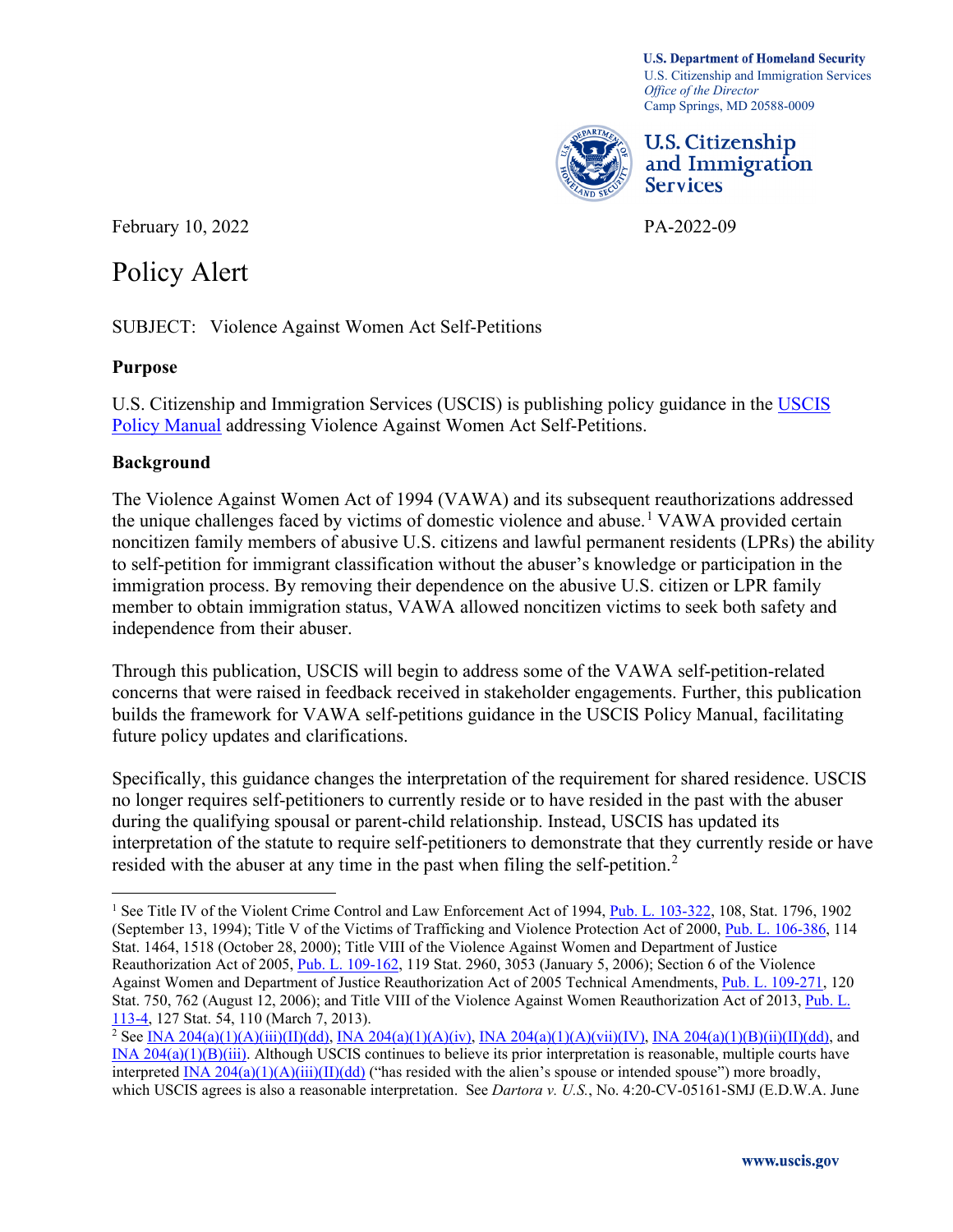PA-2022-09: Violence Against Women Act Self-Petitions Page: 2

The other two changes implement the decisions in *Da Silva v. Attorney General* and *Arguijo v. United States* nationwide.[3](#page-1-0)

The guidance, contained in Volume 3 of the Policy Manual, consolidates, updates, and replaces Chapters 21.14 and 21.15 of the Adjudicator's Field Manual (AFM) and related policy memoranda and changes USCIS' interpretation of three policies. USCIS is implementing this guidance immediately and the guidance applies to all Petitions for Amerasian, Widow(er), or Special Immigrant [\(Form I-360\)](https://www.uscis.gov/i-360) filed as VAWA self-petitions that are currently pending, or filed on or after February 10, 2022. The guidance contained in the Policy Manual is controlling and supersedes any related prior guidance.

#### **Policy Highlights**

- Consolidates and updates guidance on eligibility, filing, and adjudication requirements for VAWA-based Form I-360s to reflect current laws and existing practice.
- • Changes the interpretation of the requirement for shared residence to occur during the qualifying relationship and, instead, requires the self-petitioner to reside or have resided with the abuser at any time in the past.
- Implements the decision in *Da Silva v. Attorney General*,<sup>[4](#page-1-1)</sup> which held that when evaluating the good moral character requirement, an act or conviction is "connected to" the battery or extreme cruelty when it has "a causal or logical relationship."
- Implements the decision in *Arguijo v. USCIS*,<sup>[5](#page-1-2)</sup> which allows stepchildren and stepparents to continue to be eligible for VAWA self-petitions if the parent and stepparent divorced.
- Clarifies how USCIS considers the 2-year filing requirement when the self-petitioner's marriage is terminated, the abusive U.S. citizen family member dies, and the abusive family member loses or renounces U.S. citizenship or LPR status.
- Clarifies that  $\overline{INA\ 204(a)(2)}$  does not apply when a self-petitioner files a Form I-360 based on a qualifying relationship to an abusive LPR spouse but does apply if the self-petitioner acquires LPR status and subsequently files a family-based spousal petition.

 1231 (S.D. Fla. 2020) (holding that self-petitioners are not required to have resided with the abuser during the qualifying relationship but must have resided with the abuser at some point before filing the self-petition). 7, 2021); *Bait It v. McAleenan*, 410 F. Supp. 3d 874 (N.D. Ill. 2019); and *Hollingsworth v. Zuchowski*, 437 F. Supp. 3d

<span id="page-1-0"></span><sup>&</sup>lt;sup>3</sup> See Da Silva v. Attorney General, 948 F.3d 629 (3rd Cir. 2020) and Arguijo v. USCIS, 991 F.3d 736 (7th Cir. 2021), which were decided on January 3, 2020 and March 12, 2021, respectively. These cases were decided in different Circuits; however, in order to have consistency across agency adjudications, USCIS is adopting the decisions nationwide.

<span id="page-1-1"></span><sup>&</sup>lt;sup>4</sup> See *DaSilva v. Attorney General*, 948 F.3d 629 (3rd Cir. 2020), holding that "connected to" as it is used in **INA** where the self-petitioner resides. [204\(a\)\(1\)\(C\)](https://uscode.house.gov/view.xhtml?req=granuleid:USC-prelim-title8-section1154&num=0&edition=prelim) means "having a causal or logical relationship." USCIS has chosen to apply this holding regardless of

<span id="page-1-2"></span> the self-petitioner resides. <sup>5</sup> See *Arguijo v. USCIS*, 991 F.3d 736 (7th Cir. 2021), holding that divorce does not terminate a stepchild relationship for the purposes of eligibility for a VAWA self-petition. USCIS has chosen to apply this holding regardless of where